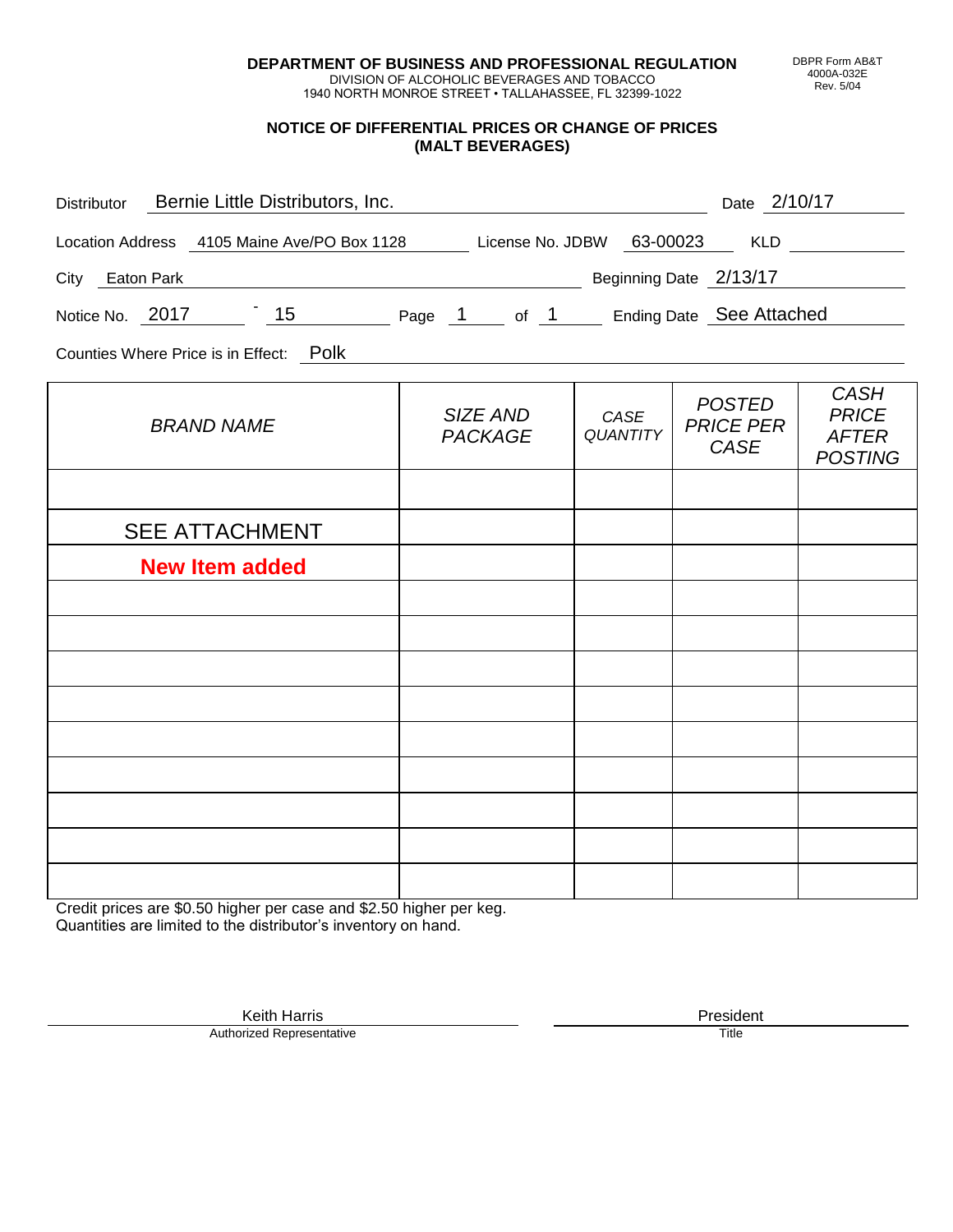## **Bernie Little Distributors, Inc.** Price Promotions - 1st Quarter 2017<br> **New item added from 2017-13 made in red Eaton Park - Polk County**

|                                                                            |                                                    |                      |                      | Posted             | Frontline          |                 |                |         |
|----------------------------------------------------------------------------|----------------------------------------------------|----------------------|----------------------|--------------------|--------------------|-----------------|----------------|---------|
| <b>Brands</b>                                                              | Package                                            | Start                | <b>Stop</b>          | Price              | Price              | Qty             | <b>Premise</b> | Comment |
| Bud, Bud Lt                                                                | 24/8oz Can                                         | 01/02/17             | 02/11/17             | \$11.40            | \$13.25            | $20+$           | Off            |         |
| Bud & Bud Lt                                                               | 24/8oz Can 2/12                                    | 01/02/17             | 02/11/17             | \$13.10            | \$13.60            | $5-19$          | Off            |         |
| Bud & Bud Lt                                                               | 24/8oz Can 2/12                                    | 01/02/17             | 02/11/17             | \$12.20            | \$13.60            | $20+$           | Off            |         |
|                                                                            |                                                    |                      |                      |                    |                    |                 |                |         |
| Michelob Ultra                                                             | 24/8oz Can 2/12                                    | 01/02/17             | 02/11/17<br>02/11/17 | \$13.50            | \$14.45            | $5-19$<br>$20+$ | Off<br>Off     |         |
| Michelob Ultra                                                             | 24/8oz Can 2/12                                    | 01/02/17             |                      | \$12.20            | \$14.45            |                 |                |         |
| Michelob Ultra                                                             | 24/8oz Can                                         | 01/02/17             | 02/11/17             | \$12.70            | \$14.35            | $5-19$          | Off            |         |
| Michelob Ultra                                                             | 24/8oz Can                                         | 01/02/17             | 02/11/17             | \$11.40            | \$14.35            | $20+$           | Off            |         |
| Brands & Packages above may be mixed and matched to achieve qty            |                                                    |                      |                      |                    |                    |                 |                |         |
| Bud, Bud Lt                                                                | 24/8oz Can                                         | 02/13/17             | 03/11/17             | \$11.40            | \$13.25            | $20+$           | Off            |         |
|                                                                            |                                                    |                      |                      |                    |                    |                 |                |         |
| Bud & Bud Lt                                                               | 24/8oz Can 2/12                                    | 02/13/17             | 03/11/17             | \$13.10            | \$13.60            | $5-9$           | Off            |         |
| Bud & Bud Lt                                                               | 24/8oz Can 2/12                                    | 02/13/17             | 03/11/17             | \$11.70            | \$13.60            | $10+$           | Off            |         |
| Michelob Ultra                                                             | 24/8oz Can 2/12                                    | 02/13/17             | 03/11/17             | \$13.50            | \$14.45            | $5-9$           | Off            |         |
| Michelob Ultra                                                             | 24/8oz Can 2/12                                    | 02/13/17             | 03/11/17             | \$11.70            | \$14.45            | $10+$           | Off            |         |
| Michelob Ultra                                                             | 24/8oz Can                                         | 02/13/17             | 03/11/17             | \$12.70            | \$14.35            | $5-19$          | Off            |         |
| Michelob Ultra                                                             | 24/8oz Can                                         | 02/13/17             | 03/11/17             | \$11.40            | \$14.35            | $20+$           | Off            |         |
| Brands & Packages above may be mixed and matched to achieve qty            |                                                    |                      |                      |                    |                    |                 |                |         |
|                                                                            |                                                    |                      |                      |                    |                    |                 |                |         |
| Bud, Bud Lt                                                                | 24/8oz Can                                         | 03/13/17             | 04/01/17             | \$11.40            | \$13.25            | $20+$           | Off            |         |
| Bud & Bud Lt                                                               | 24/8oz Can 2/12                                    | 03/13/17             | 04/01/17             | \$13.10            | \$13.60            | $5-19$          | Off            |         |
| Bud & Bud Lt                                                               | 24/8oz Can 2/12                                    | 03/13/17             | 04/01/17             | \$12.20            | \$13.60            | $20+$           | Off            |         |
|                                                                            |                                                    |                      |                      |                    |                    |                 |                |         |
| Michelob Ultra<br>Michelob Ultra                                           | 24/8oz Can 2/12<br>24/8oz Can 2/12                 | 03/13/17<br>03/13/17 | 04/01/17<br>04/01/17 | \$13.50<br>\$12.20 | \$14.45<br>\$14.45 | $5-19$<br>$20+$ | Off<br>Off     |         |
|                                                                            |                                                    |                      |                      |                    |                    |                 |                |         |
| Michelob Ultra                                                             | 24/8oz Can                                         | 03/13/17             | 04/01/17             | \$12.70            | \$14.35            | $5-19$          | Off            |         |
| Michelob Ultra                                                             | 24/8oz Can                                         | 03/13/17             | 04/01/17             | \$11.40            | \$14.35            | $20+$           | Off            |         |
| Brands & Packages above may be mixed and matched to achieve qty            |                                                    |                      |                      |                    |                    |                 |                |         |
| Bud, Bud Lt, Select, Select 55                                             | 24/12oz Can/LNR 4/6                                | 01/02/17             | 01/14/17             | \$21.60            | \$23.80            | $10+$           | Off            |         |
|                                                                            |                                                    |                      |                      |                    |                    |                 |                |         |
| Mich, Mich Lt, AmberBock, Ultra, Ultra Lime, Ultra Amber                   | 24/12oz LNNR 4/6                                   | 01/02/17             | 01/14/17             | \$21.60            | \$24.55            | $10+$           | Off            |         |
| Brands & Packages above may be mixed and matched to achieve qty            |                                                    |                      |                      |                    |                    |                 |                |         |
|                                                                            |                                                    |                      |                      |                    |                    |                 |                |         |
| Bud, Bud Lt, Select, Select 55                                             | 24/12oz Can/LNR 4/6                                | 01/16/17             | 04/01/17             | \$21.60            | \$23.80            | $10+$           | Off            |         |
| Mich, Mich Lt, AmberBock                                                   | 24/12oz LNNR 4/6                                   | 01/16/17             | 04/01/17             | \$21.60            | \$24.55            | $10+$           | Off            |         |
| LandShark                                                                  | 24/12oz LNNR 4/6                                   | 01/16/17             | 04/01/17             | \$21.60            | \$24.55            | 10-111          | Off            |         |
| LandShark                                                                  | 24/12oz LNNR 4/6                                   | 01/16/17             | 04/01/17             | \$20.25            | \$24.55            | $112+$          | Off            |         |
| Brands & Packages above may be mixed and matched to achieve qty            |                                                    |                      |                      |                    |                    |                 |                |         |
|                                                                            |                                                    |                      |                      |                    |                    |                 |                |         |
| Bud, Bud Lt                                                                | 24/16oz Can 6/4                                    | 01/02/17             | 04/01/17             | \$22.65            | \$25.65            | $5+$            | On & Off       |         |
| Brands & Packages above may be mixed and matched to achieve qty            |                                                    |                      |                      |                    |                    |                 |                |         |
|                                                                            |                                                    |                      |                      |                    |                    |                 |                |         |
| Bud, Bud Lt                                                                | 24/16oz Can                                        | 01/02/17             | 04/01/17             | \$20.90            | \$27.60            | $30+$           | Off            |         |
| Brands & Packages above may be mixed and matched to achieve qty            |                                                    |                      |                      |                    |                    |                 |                |         |
| Bud, Bud Lt, Select & Select 55                                            | 18pk/12oz Can & LNNR                               | 01/02/17             | 04/01/17             | \$14.80            | \$16.90            | $20+$           | Off            |         |
| Brands & Packages above may be mixed and matched to achieve qty            |                                                    |                      |                      |                    |                    |                 |                |         |
|                                                                            |                                                    |                      |                      |                    |                    |                 |                |         |
| Bud, Bud Lt, Select & Select 55                                            | 24/12oz LNNR 2/12                                  | 01/02/17             | 04/01/17             | \$21.55            | \$22.50            | $10+$           | On             |         |
| Brands & Packages above may be mixed and matched to achieve qty            |                                                    |                      |                      |                    |                    |                 |                |         |
| Bud, Bud Lt, Select & Select 55                                            | 24/12oz Can & LNNR 2/12                            | 01/02/17             | 01/25/17             | \$21.55            | \$22.50            | $10+$           | Off            |         |
| Brands & Packages above may be mixed and matched to achieve qty            |                                                    |                      |                      |                    |                    |                 |                |         |
|                                                                            |                                                    |                      |                      |                    |                    |                 |                |         |
| Bud, Bud Lt, Select & Select 55                                            | 24/12oz Can & LNNR 2/12                            | 01/26/17             | 02/04/17             | \$21.55            | \$22.50            | 10-49           | Off            |         |
| Bud, Bud Lt, Select & Select 55                                            | 24/12oz Can & LNNR 2/12                            | 01/26/17             | 02/04/17             | \$17.80            | \$22.50            | $50+$           | Off            |         |
|                                                                            |                                                    |                      |                      |                    |                    |                 |                |         |
| BL Lime, Platinum & Bud Black Crown<br>BL Lime, Platinum & Bud Black Crown | 24/12oz Can & LNNR 2/12<br>24/12oz Can & LNNR 2/12 | 01/26/17<br>01/26/17 | 02/04/17<br>02/04/17 | \$23.15<br>\$17.80 | \$24.10<br>\$24.10 | $1-49$<br>$50+$ | Off<br>Off     |         |
| Brands & Packages above may be mixed and matched to achieve qty            |                                                    |                      |                      |                    |                    |                 |                |         |
|                                                                            |                                                    |                      |                      |                    |                    |                 |                |         |
| Bud, Bud Lt, Select & Select 55                                            | 24/12oz Can & LNNR 2/12                            | 02/06/17             | 03/11/17             | \$21.55            | \$22.50            | $10+$           | Off            |         |
| Brands & Packages above may be mixed and matched to achieve qty            |                                                    |                      |                      |                    |                    |                 |                |         |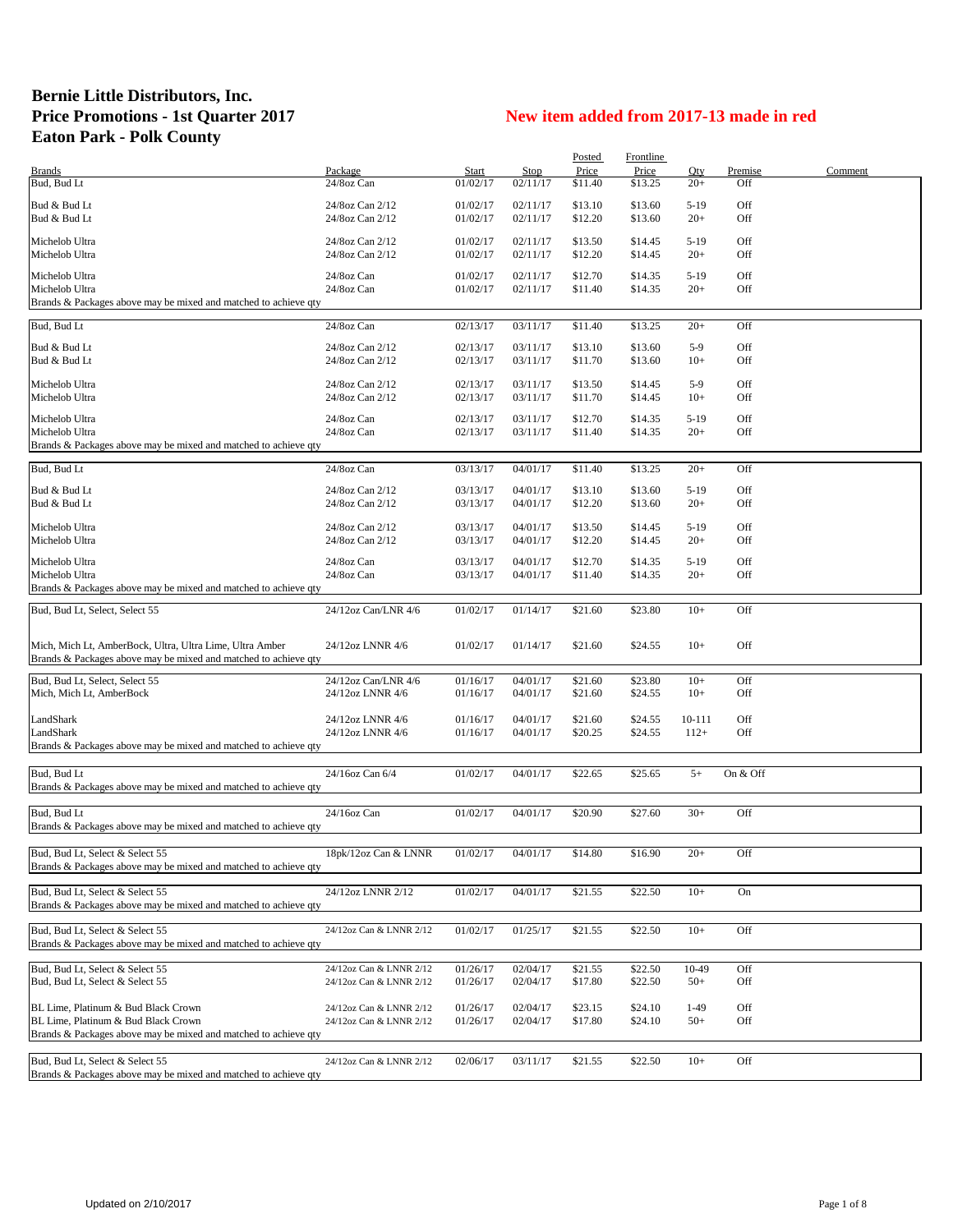|                                                                                                                              |                                      |          |          | <b>Posted</b> | Frontline |                   |         |         |
|------------------------------------------------------------------------------------------------------------------------------|--------------------------------------|----------|----------|---------------|-----------|-------------------|---------|---------|
| <b>Brands</b>                                                                                                                | Package                              | Start    | Stop     | Price         | Price     | Oty               | Premise | Comment |
| Bud, Bud Lt, Select & Select 55                                                                                              | 24/12oz Can & LNNR 2/12              | 03/13/17 | 03/21/17 | \$21.55       | \$22.50   | 10-49             | Off     |         |
| Bud, Bud Lt, Select & Select 55                                                                                              | 24/12oz Can & LNNR 2/12              | 03/13/17 | 03/21/17 | \$17.80       | \$22.50   | $50+$             | Off     |         |
|                                                                                                                              |                                      |          |          |               |           |                   |         |         |
| Bud, Bud Lt                                                                                                                  | 24/16oz CALNR 3/8                    | 03/13/17 | 03/21/17 | \$25.45       | \$27.60   | $1+$              | Off     |         |
|                                                                                                                              |                                      |          |          |               |           |                   |         |         |
| BLL Rita Family (Lime, Straw, Mango, Raz, Picante, Cran, Apple, Grape,                                                       |                                      |          |          |               |           |                   |         |         |
| Orange, Peach, Lemon, Watermelon, Other Seasonals)                                                                           | 24/8oz Can 2/12                      | 03/13/17 | 03/21/17 | \$23.15       | \$24.10   | $1-6$             | Off     |         |
| BLL Rita Family (Lime, Straw, Mango, Raz, Picante, Cran, Apple, Grape,                                                       |                                      |          |          |               |           |                   |         |         |
| Orange, Peach, Lemon, Watermelon, Other Seasonals)                                                                           | 24/8oz Can 2/12                      | 03/13/17 | 03/21/17 | \$21.30       | \$24.10   | 7-49              | Off     |         |
| BLL Rita Family (Lime, Straw, Mango, Raz, Picante, Cran, Apple, Grape,<br>Orange, Peach, Lemon, Watermelon, Other Seasonals) | 24/8oz Can 2/12                      | 03/13/17 | 03/21/17 | \$17.80       | \$24.10   | $50+$             | Off     |         |
|                                                                                                                              |                                      |          |          |               |           |                   |         |         |
| BL Lime, Platinum & Bud Black Crown                                                                                          | 24/12oz Can & LNNR 2/12              | 03/13/17 | 03/21/17 | \$23.15       | \$24.10   | $1+$              | Off     |         |
| Brands & Packages above may be mixed and matched to achieve qty                                                              |                                      |          |          |               |           |                   |         |         |
|                                                                                                                              |                                      |          |          |               |           |                   |         |         |
| Bud, Bud Lt, Select & Select 55                                                                                              | 24/12oz Can & LNNR 2/12              | 03/22/17 | 04/01/17 | \$21.55       | \$22.50   | $10+$             | Off     |         |
| Brands & Packages above may be mixed and matched to achieve qty                                                              |                                      |          |          |               |           |                   |         |         |
|                                                                                                                              |                                      |          |          |               |           |                   |         |         |
| Bud, Bud Lt, Select & Select 55                                                                                              | 24/12oz Can                          | 01/02/17 | 04/01/17 | \$20.75       | \$22.60   | $10 - 44$         | Off     |         |
| Bud, Bud Lt, Select & Select 55                                                                                              | 24/12oz Can                          | 01/02/17 | 04/01/17 | \$19.75       | \$22.60   | $45+$             | Off     |         |
|                                                                                                                              |                                      |          |          |               |           |                   |         |         |
| Bud, Bud Lt,                                                                                                                 | 24/12oz LNNR                         | 01/02/17 | 04/01/17 | \$20.75       | \$22.60   | 10-44             | Off     |         |
| Bud, Bud Lt,                                                                                                                 | 24/12oz LNNR                         | 01/02/17 | 04/01/17 | \$19.75       | \$22.60   | $45+$             | Off     |         |
|                                                                                                                              |                                      |          |          |               |           |                   |         |         |
| <b>Bud Light Lime</b>                                                                                                        | 24/12oz LNNR/Can                     | 01/02/17 | 04/01/17 | \$22.20       | \$24.10   | $10 - 44$         | Off     |         |
| <b>Bud Light Lime</b>                                                                                                        | 24/12oz LNNR/Can                     | 01/02/17 | 04/01/17 | \$19.75       | \$24.10   | $45+$             | Off     |         |
|                                                                                                                              |                                      |          |          |               |           |                   |         |         |
| Michelob Ultra                                                                                                               | 24/12oz Can & LNNR                   | 01/02/17 | 04/01/17 | \$22.20       | \$24.10   | 10-44             | Off     |         |
| Michelob Ultra                                                                                                               | 24/12oz Can & LNNR                   | 01/02/17 | 04/01/17 | \$20.70       | \$24.10   | $45+$             | Off     |         |
| Brands & Packages above may be mixed and matched to achieve qty                                                              |                                      |          |          |               |           |                   |         |         |
|                                                                                                                              |                                      |          |          |               |           |                   |         |         |
| Bud, Bud Lt                                                                                                                  | 3/8/16oz Can                         | 01/02/17 | 01/28/17 | \$19.45       | \$25.20   | $25+$             | Off     |         |
| Michelob Ultra                                                                                                               | 3/8/16oz Can                         | 01/02/17 | 01/28/17 | \$19.45       | \$27.10   | $25+$             | Off     |         |
| Brands & Packages above may be mixed and matched to achieve qty                                                              |                                      |          |          |               |           |                   |         |         |
| Bud, Bud Lt                                                                                                                  | 24/16oz CALNR                        | 01/02/17 | 04/01/17 | \$24.85       | \$28.50   | $98+$             | Off     |         |
|                                                                                                                              |                                      |          |          |               |           |                   |         |         |
| Brands & Packages above may be mixed and matched to achieve qty                                                              |                                      |          |          |               |           |                   |         |         |
| Bud, Bud Lt                                                                                                                  | 20/16oz CALNR                        | 01/02/17 | 02/04/17 | \$17.95       | \$23.00   | 33-131            | Off     |         |
| Bud, Bud Lt                                                                                                                  | 20/16oz CALNR                        | 01/02/17 | 02/04/17 | \$17.45       | \$23.00   | $132+$            | Off     |         |
|                                                                                                                              |                                      |          |          |               |           |                   |         |         |
| Bud, Bud Lt                                                                                                                  | 20/16oz CALNR                        | 02/06/17 | 04/01/17 | \$19.75       | \$23.00   | $1 - 32$          | Off     |         |
| Bud, Bud Lt                                                                                                                  | 20/16oz CALNR                        | 02/06/17 | 04/01/17 | \$17.95       | \$23.00   | $33+$             | Off     |         |
| Brands & Packages above may be mixed and matched to achieve qty                                                              |                                      |          |          |               |           |                   |         |         |
|                                                                                                                              |                                      |          |          |               |           |                   |         |         |
| Bud, Bud Lt                                                                                                                  | 15/16oz ALNR/CALNR                   | 01/02/17 | 04/01/17 | \$13.90       | \$17.25   | $15+$             | Off     |         |
| Brands & Packages above may be mixed and matched to achieve qty                                                              |                                      |          |          |               |           |                   |         |         |
|                                                                                                                              |                                      |          |          |               |           |                   |         |         |
| Bud, Bud Lt                                                                                                                  | 15/16oz ALNR/CALNR                   | 01/02/17 | 04/01/17 | \$13.80       | \$17.25   | $50+$             | On      |         |
| Brands & Packages above may be mixed and matched to achieve qty                                                              |                                      |          |          |               |           |                   |         |         |
| Bud, Bud Light                                                                                                               | 20/16oz CALNR                        | 01/02/17 | 04/01/17 | \$18.85       | \$23.00   | $1 - 143$         | On      |         |
| Bud, Bud Light                                                                                                               | 20/16oz CALNR                        | 01/02/17 | 04/01/17 | \$17.20       | \$23.00   | $144+$            | On      |         |
|                                                                                                                              |                                      |          |          |               |           |                   |         |         |
| Bud, Bud Light, Select                                                                                                       | 24/16oz ALNR/CALNR                   | 01/02/17 | 04/01/17 | \$23.00       | \$28.50   | $1-49$            | On      |         |
| Bud, Bud Light, Select                                                                                                       | 24/16oz ALNR/CALNR                   | 01/02/17 | 04/01/17 | \$22.75       | \$28.50   | 50-143            | On      |         |
| Bud, Bud Light, Select                                                                                                       | 24/16oz ALNR/CALNR                   | 01/02/17 | 04/01/17 | \$21.55       | \$28.50   | $144+$            | On      |         |
|                                                                                                                              |                                      |          |          |               |           |                   |         |         |
| <b>Bud Light Lime</b>                                                                                                        | 24/16oz ALNR 4/6                     | 01/02/17 | 04/01/17 | \$27.65       | \$31.20   | $50+$             | On      |         |
| Michelob Ultra                                                                                                               | 24/16oz ALNR                         | 01/02/17 | 04/01/17 | \$27.65       | \$31.20   | $50+$             | On      |         |
| Michelob Ultra                                                                                                               | 24/16oz CALNR                        | 01/02/17 | 04/01/17 | \$35.85       | \$37.25   | 5-49              | On      |         |
| Michelob Ultra                                                                                                               | 24/16oz CALNR                        | 01/02/17 | 04/01/17 | \$33.70       | \$37.25   | $50+$             | On      |         |
| Brands & Packages above may be mixed and matched to achieve qty                                                              |                                      |          |          |               |           |                   |         |         |
|                                                                                                                              |                                      |          |          |               |           |                   |         |         |
| Oculto                                                                                                                       | 24/12oz LNNR 2/12                    | 01/02/17 | 04/01/17 | \$26.65       | \$29.90   | $20+$             | Off     |         |
|                                                                                                                              |                                      |          |          |               |           |                   |         |         |
| <b>BLL Mix a Rita</b>                                                                                                        | 18/8oz Can Loose                     | 01/02/17 | 04/01/17 | \$16.55       | \$18.05   | $5+$              | Off     |         |
|                                                                                                                              |                                      |          |          |               | \$24.10   |                   | Off     |         |
| <b>BLL Mix a Rita</b>                                                                                                        | 24/8oz Can Loose<br>24/8oz Can Loose | 01/02/17 | 04/01/17 | \$22.05       |           | $5 - 62$<br>$63+$ | Off     |         |
| BLL Mix a Rita                                                                                                               |                                      | 01/02/17 | 04/01/17 | \$21.05       | \$24.10   |                   |         |         |
| BL Lime, Platinum, Black Crown, Mich Lt & Ultra                                                                              | 18/12oz LNNR/Cans                    | 01/02/17 | 04/01/17 | \$16.95       | \$18.45   | $5 - 59$          | Off     |         |
| BL Lime, Platinum, Black Crown, Mich Lt & Ultra                                                                              | 18/12oz LNNR/Cans                    | 01/02/17 | 04/01/17 | \$15.85       | \$18.45   | $60+$             | Off     |         |
| Brands & Packages above may be mixed and matched to achieve qty                                                              |                                      |          |          |               |           |                   |         |         |
|                                                                                                                              |                                      |          |          |               |           |                   |         |         |
| Michelob Ultra                                                                                                               | 24/16oz CALNR                        | 01/02/17 | 04/01/17 | \$35.85       | \$37.25   | $5+$              | Off     |         |
|                                                                                                                              |                                      |          |          |               |           |                   |         |         |
|                                                                                                                              |                                      |          |          |               |           |                   |         |         |
| Mich, Mic Lt, Ultra, Ultra Amber, Amberbock & Ultra Lime Cactus 24/12oz Can/LNNR 2/12                                        |                                      | 01/02/17 | 04/01/17 | \$23.90       | \$24.85   | $5+$              | Off     |         |
| Michelob Ultra                                                                                                               | 24/16oz CALNR 3/8                    | 01/02/17 | 04/01/17 | \$35.85       | \$37.25   | $5+$              | Off     |         |
| Brands & Packages above may be mixed and matched to achieve qty                                                              |                                      |          |          |               |           |                   |         |         |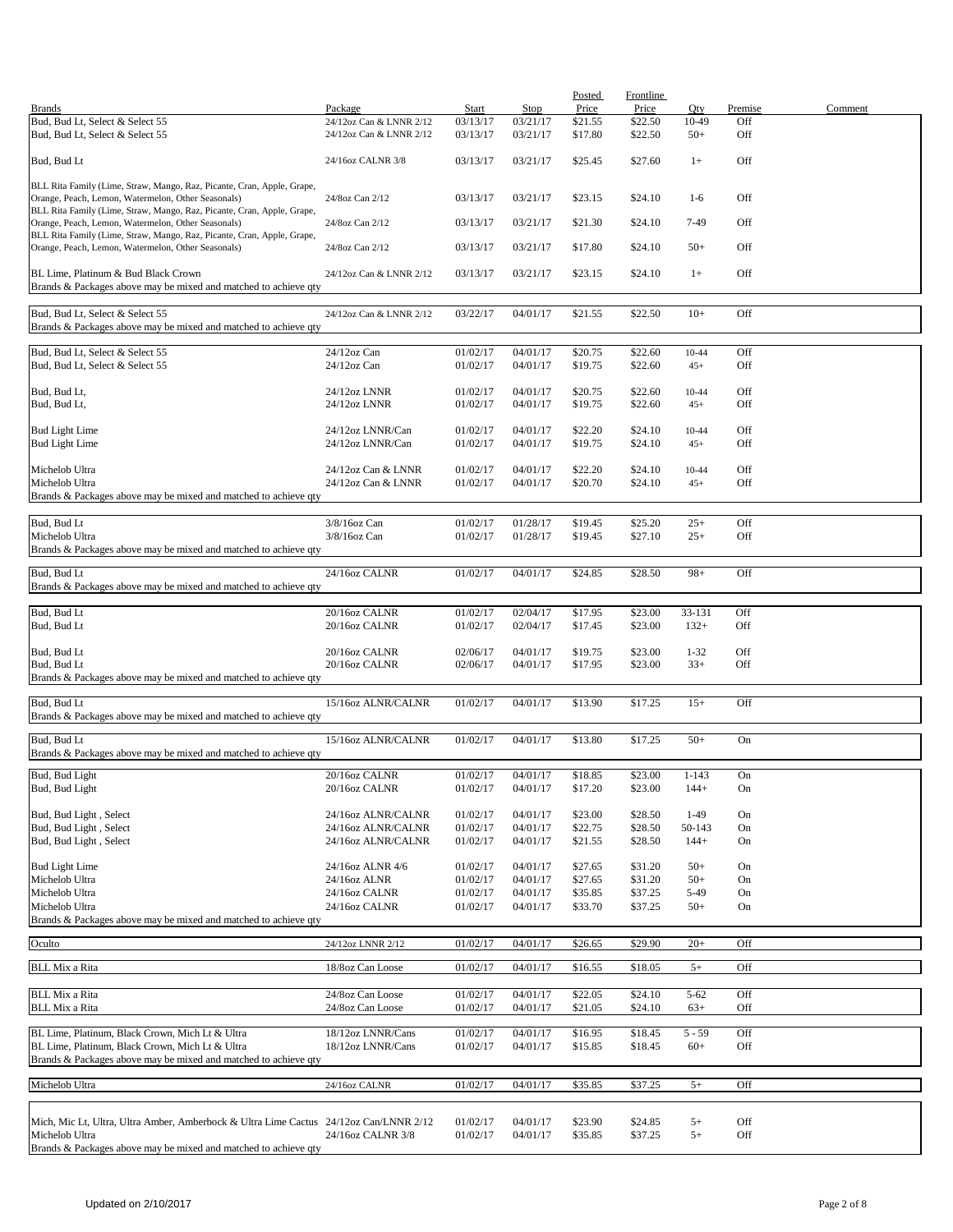|                                                                                                                              |                        |          |          | <b>Posted</b> | Frontline |           |         |                          |
|------------------------------------------------------------------------------------------------------------------------------|------------------------|----------|----------|---------------|-----------|-----------|---------|--------------------------|
| <b>Brands</b>                                                                                                                | Package                | Start    | Stop     | Price         | Price     | Oty       | Premise | Comment                  |
| BL Lime, Platinum, Black Crown & Landshark                                                                                   | 24/12oz LNNR 2/12      | 01/02/17 | 04/01/17 | \$20.45       | \$24.10   | $10+$     | On      |                          |
| BL Lime. Platinum & Landshark                                                                                                | 24/12oz Cans 2/12      | 01/02/17 | 04/01/17 | \$20.45       | \$24.10   | $10+$     | On      |                          |
| Brands & Packages above may be mixed and matched to achieve qty                                                              |                        |          |          |               |           |           |         |                          |
| BL Lime, Platinum & Black Crown                                                                                              | 24/12oz Cans/LNNR 2/12 | 01/02/17 | 01/25/17 | \$23.15       | \$24.10   | $1+$      | Off     |                          |
|                                                                                                                              |                        |          |          |               |           |           |         |                          |
| BLL Rita Family (Lime, Straw, Mango, Raz, Picante, Cran, Apple, Grape,                                                       |                        |          |          |               |           |           |         |                          |
| Orange, Peach, Lemon, Watermelon, Other Seasonals)                                                                           | 24/8oz Can 2/12        | 01/02/17 | 01/25/17 | \$23.15       | \$24.10   | $1-6$     | Off     |                          |
| BLL Rita Family (Lime, Straw, Mango, Raz, Picante, Cran, Apple, Grape,<br>Orange, Peach, Lemon, Watermelon, Other Seasonals) | 24/8oz Can 2/12        | 01/02/17 | 01/25/17 | \$21.30       | \$24.10   | $7+$      | Off     |                          |
| Brands & Packages above may be mixed and matched to achieve qty                                                              |                        |          |          |               |           |           |         |                          |
|                                                                                                                              |                        |          |          |               |           |           |         |                          |
| BLL Rita Family (Lime, Straw, Mango, Raz, Picante, Cran, Apple, Grape,                                                       |                        |          |          |               |           | $1-6$     | Off     |                          |
| Orange, Peach, Lemon, Watermelon, Other Seasonals)<br>BLL Rita Family (Lime, Straw, Mango, Raz, Picante, Cran, Apple, Grape, | 24/8oz Can 2/12        | 01/26/17 | 02/04/17 | \$23.15       | \$24.10   |           |         |                          |
| Orange, Peach, Lemon, Watermelon, Other Seasonals)                                                                           | 24/8oz Can 2/12        | 01/26/17 | 02/04/17 | \$21.30       | \$24.10   | $7+$      | Off     |                          |
| Brands & Packages above may be mixed and matched to achieve qty                                                              |                        |          |          |               |           |           |         |                          |
|                                                                                                                              |                        |          |          |               |           |           |         |                          |
| BL Lime, Platinum & Black Crown                                                                                              | 24/12oz Cans/LNNR 2/12 | 02/06/17 | 03/11/17 | \$23.15       | \$24.10   | $1+$      | Off     |                          |
| BLL Rita Family (Lime, Straw, Mango, Raz, Picante, Cran, Apple, Grape,                                                       |                        |          |          |               |           |           |         |                          |
| Orange, Peach, Lemon, Watermelon, Other Seasonals)                                                                           | 24/8oz Can 2/12        | 02/06/17 | 03/11/17 | \$23.15       | \$24.10   | $1-6$     | Off     |                          |
| BLL Rita Family (Lime, Straw, Mango, Raz, Picante, Cran, Apple, Grape,                                                       |                        |          |          |               |           |           |         |                          |
| Orange, Peach, Lemon, Watermelon, Other Seasonals)                                                                           | 24/8oz Can 2/12        | 02/06/17 | 03/11/17 | \$21.30       | \$24.10   | $7+$      | Off     |                          |
| Brands & Packages above may be mixed and matched to achieve qty                                                              |                        |          |          |               |           |           |         |                          |
| BL Lime, Platinum & Black Crown                                                                                              | 24/12oz Cans/LNNR 2/12 | 03/22/17 | 04/01/17 | \$23.15       | \$24.10   | $1+$      | Off     |                          |
|                                                                                                                              |                        |          |          |               |           |           |         |                          |
| BLL Rita Family (Lime, Straw, Mango, Raz, Picante, Cran, Apple, Grape,                                                       |                        |          |          |               |           |           |         |                          |
| Orange, Peach, Lemon, Watermelon, Other Seasonals)                                                                           | 24/8oz Can 2/12        | 03/22/17 | 04/01/17 | \$23.15       | \$24.10   | $1-6$     | Off     |                          |
| BLL Rita Family (Lime, Straw, Mango, Raz, Picante, Cran, Apple, Grape,                                                       |                        |          |          |               |           |           |         |                          |
| Orange, Peach, Lemon, Watermelon, Other Seasonals)                                                                           | 24/8oz Can 2/12        | 03/22/17 | 04/01/17 | \$21.30       | \$24.10   | $7+$      | Off     |                          |
| Brands & Packages above may be mixed and matched to achieve qty                                                              |                        |          |          |               |           |           |         |                          |
| Busch, Busch Lt, Nat Lt, Nat Ice & Rolling Rock                                                                              | 24/12oz Can S/C        | 01/02/17 | 01/14/17 | \$15.35       | \$17.00   | $15+$     | Off     |                          |
| Brands & Packages above may be mixed and matched to achieve qty                                                              |                        |          |          |               |           |           |         |                          |
|                                                                                                                              |                        |          |          |               |           |           |         |                          |
| Natty Daddy                                                                                                                  | 24/12oz Can S/C        | 01/02/17 | 01/14/17 | \$14.35       | \$16.10   | $5+$      | Off     |                          |
|                                                                                                                              |                        |          |          |               |           |           |         |                          |
| Busch, Busch Lt, Nat Lt, Nat Ice & Rolling Rock                                                                              | 24/12oz Can S/C        | 01/16/17 | 04/29/17 | \$15.35       | \$17.00   | 15-76     | Off     |                          |
| Busch, Busch Lt, Nat Lt, Nat Ice & Rolling Rock                                                                              | 24/12oz Can S/C        | 01/16/17 | 04/29/17 | \$13.80       | \$17.00   | $77+$     | Off     |                          |
|                                                                                                                              |                        |          |          |               |           |           |         |                          |
| Natty Daddy                                                                                                                  | $24/12$ oz Can S/C     | 01/16/17 | 04/29/17 | \$14.35       | \$16.10   | $5 - 76$  | Off     |                          |
| Natty Daddy                                                                                                                  | 24/12oz Can S/C        | 01/16/17 | 04/29/17 | \$13.80       | \$16.10   | $77+$     | Off     |                          |
| Brands & Packages above may be mixed and matched to achieve qty                                                              |                        |          |          |               |           |           |         |                          |
| Busch, Busch Lt, Nat Lt, Nat Ice, Bud Ice, Rolling Rock & Busch                                                              |                        |          |          |               |           |           |         |                          |
| Ice                                                                                                                          | 18/12oz Cans/LNNR      | 01/02/17 | 04/01/17 | \$9.35        | \$12.40   | $40+$     | Off     |                          |
| Brands & Packages above may be mixed and matched to achieve qty                                                              |                        |          |          |               |           |           |         |                          |
|                                                                                                                              |                        |          |          |               |           |           |         |                          |
| King Cobra & High Gravity                                                                                                    | 24/16oz Can 6/4        | 01/02/17 | 04/01/17 | \$17.75       | \$19.55   | $5+$      | Off     |                          |
| Brands & Packages above may be mixed and matched to achieve qty                                                              |                        |          |          |               |           |           |         |                          |
|                                                                                                                              |                        | 03/06/17 |          |               |           |           |         |                          |
| Best Damn Root Beer, Cherry Cola & Cream Soda<br>Brands & Packages above may be mixed and matched to achieve qty             | 24/12oz LNNR 4/6       |          | 03/11/17 | \$19.20       | \$30.70   | $15+$     | Off     |                          |
|                                                                                                                              |                        |          |          |               |           |           |         |                          |
| Shock Top & Shock Top Sampler                                                                                                | 24/12oz LNNR           | 01/02/17 | 04/01/17 | \$19.70       | \$27.75   | $56+$     | Off     |                          |
| Brands & Packages above may be mixed and matched to achieve qty                                                              |                        |          |          |               |           |           |         |                          |
|                                                                                                                              |                        |          |          |               |           |           |         |                          |
| Shock Top & Shock Top Lemon                                                                                                  | 15/12oz Can            | 01/02/17 | 04/01/17 | \$13.65       | \$15.25   | $50+$     | Off     |                          |
| Brands & Packages above may be mixed and matched to achieve qty                                                              |                        |          |          |               |           |           |         |                          |
| Shock Top & Shock Top Lemon                                                                                                  | 30/12oz Can 2/15       | 01/02/17 | 04/01/17 | \$25.70       | \$28.90   | $25+$     | Off     |                          |
| Brands & Packages above may be mixed and matched to achieve qty                                                              |                        |          |          |               |           |           |         |                          |
|                                                                                                                              |                        |          |          |               |           |           |         |                          |
| Shock Top, Apple Wheat, Lemon, Pumpkin, Rasp, IPA, Winter Combo, Choc, Pretzel,                                              |                        |          |          |               |           |           |         |                          |
| Ginger, Ruby Red                                                                                                             | 24/12oz LNNR 4/6       | 01/02/17 | 03/04/17 | \$26.10       | \$27.75   | $20 - 55$ | Off     |                          |
| Shock Top, Apple Wheat, Lemon, Pumpkin, Rasp, IPA, Winter Combo, Choc, Pretzel,<br>Ginger, Ruby Red                          | 24/12oz LNNR 4/6       | 01/02/17 | 03/04/17 | \$25.10       | \$27.75   | 56-111    | Off     | <b>NEW ITEM RUBY RED</b> |
| Shock Top, Apple Wheat, Lemon, Pumpkin, Rasp, IPA, Winter Combo, Choc, Pretzel,                                              |                        |          |          |               |           |           |         |                          |
| Ginger, Ruby Red                                                                                                             | 24/12oz LNNR 4/6       | 01/02/17 | 03/04/17 | \$24.10       | \$27.75   | $112+$    | Off     |                          |
| Brands & Packages above may be mixed and matched to achieve qty                                                              |                        |          |          |               |           |           |         |                          |
|                                                                                                                              |                        |          |          |               |           |           |         |                          |
| Shock Top, Apple Wheat, Lemon, Pumpkin, Rasp, IPA, Winter Combo, Choc, Pretzel,<br>Ginger, Ruby Red                          | 24/12oz LNNR 4/6       | 03/06/17 | 03/11/17 | \$19.20       | \$27.75   | $20+$     | Off     | <b>NEW ITEM RUBY RED</b> |
|                                                                                                                              |                        |          |          |               |           |           |         |                          |
| Shock Top, Apple Wheat, Lemon, Pumpkin, Rasp, IPA, Winter Combo, Choc, Pretzel,                                              |                        |          |          |               |           |           |         |                          |
| Ginger, Ruby Red                                                                                                             | 24/12oz LNNR 4/6       | 03/13/17 | 04/01/17 | \$26.10       | \$27.75   | $20 - 55$ | Off     |                          |
| Shock Top, Apple Wheat, Lemon, Pumpkin, Rasp, IPA, Winter Combo, Choc, Pretzel,<br>Ginger, Ruby Red                          | 24/12oz LNNR 4/6       | 03/13/17 | 04/01/17 | \$25.10       | \$27.75   | 56-111    | Off     | <b>NEW ITEM RUBY RED</b> |
| Shock Top, Apple Wheat, Lemon, Pumpkin, Rasp, IPA, Winter Combo, Choc, Pretzel,                                              |                        |          |          |               |           |           |         |                          |
| Ginger, Ruby Red                                                                                                             | 24/12oz LNNR 4/6       | 03/13/17 | 04/01/17 | \$24.10       | \$27.75   | $112+$    | Off     |                          |
| Brands & Packages above may be mixed and matched to achieve qty                                                              |                        |          |          |               |           |           |         |                          |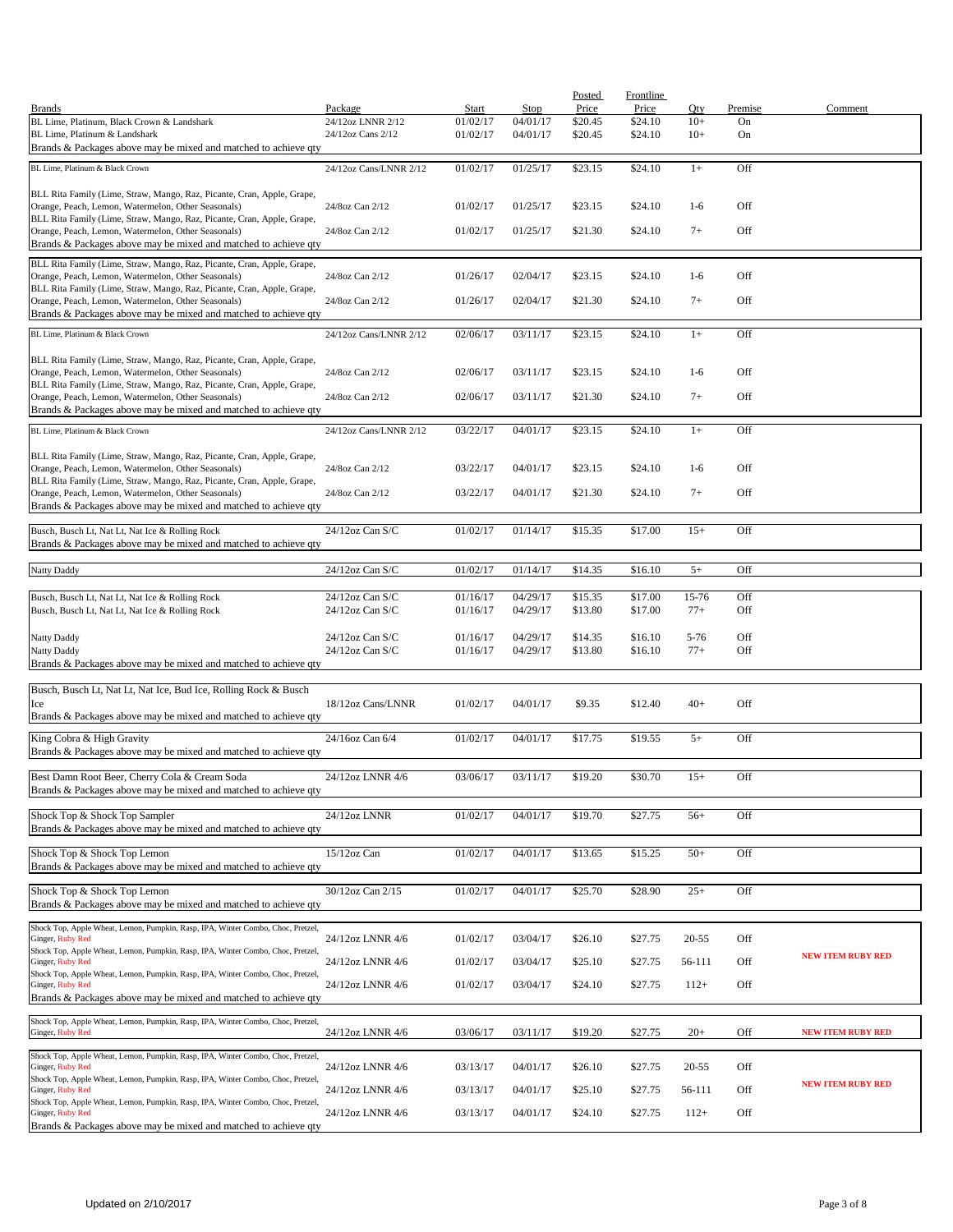|                                                                                  |                                                |                      |                      | Posted             | Frontline          |                  |                |         |
|----------------------------------------------------------------------------------|------------------------------------------------|----------------------|----------------------|--------------------|--------------------|------------------|----------------|---------|
| <b>Brands</b><br>Wild Blue & Redbridge                                           | Package<br>24/12oz LNNR 4/6                    | Start<br>01/02/17    | Stop<br>04/01/17     | Price<br>\$28.65   | Price<br>\$29.35   | Qty<br>$28+$     | Premise<br>Off | Comment |
| Brands & Packages above may be mixed and matched to achieve qty                  |                                                |                      |                      |                    |                    |                  |                |         |
|                                                                                  |                                                |                      |                      |                    |                    |                  |                |         |
| Kirin Ichiban & Kirin Light                                                      | 24/12oz LNNR 4/6                               | 01/02/17             | 04/01/17             | \$23.50            | \$27.75            | $10+$            | Off            |         |
| Brands & Packages above may be mixed and matched to achieve qty                  |                                                |                      |                      |                    |                    |                  |                |         |
| Becks, Lt, Dark, Oktob, Sapphire, Becks NA & Bass                                | 24/12oz LNNR 4/6                               | 01/02/17             | 04/01/17             | \$22.05            | \$24.55            | 56-111           | Off            |         |
| Becks, Lt, Dark, Oktob, Sapphire, Becks NA & Bass                                | 24/12oz LNNR 4/6                               | 01/02/17             | 04/01/17             | \$19.80            | \$24.55            | $112+$           | Off            |         |
| Brands & Packages above may be mixed and matched to achieve qty                  |                                                |                      |                      |                    |                    |                  |                |         |
| Becks, Light, Dark, Oktoberfest, Sapphire & Bass                                 | 24/12oz LNNR/CAN 2/12                          | 01/02/17             | 01/07/17             | \$20.35            | \$24.10            | 56-111           | Off            |         |
| Becks, Light, Dark, Oktoberfest, Sapphire & Bass                                 | 24/12oz LNNR/CAN 2/12                          | 01/02/17             | 01/07/17             | \$19.80            | \$24.10            | $112+$           | Off            |         |
|                                                                                  | 24/12oz LNNR/CAN 2/12                          | 01/09/17             | 01/14/17             | \$19.20            | \$24.10            | $10+$            | Off            |         |
| Becks, Light, Dark, Oktoberfest, Sapphire & Bass<br>Land Shark                   | 24/12oz LNNR/CAN 2/12                          | 01/09/17             | 01/14/17             | \$19.20            | \$24.10            | $10+$            | Off            |         |
|                                                                                  |                                                |                      |                      |                    |                    |                  |                |         |
| Becks, Light, Dark, Oktoberfest, Sapphire & Bass                                 | 24/12oz LNNR/CAN 2/12                          | 01/16/17             | 01/28/17             | \$20.35            | \$24.10            | 56-111           | Off            |         |
| Becks, Light, Dark, Oktoberfest, Sapphire & Bass                                 | 24/12oz LNNR/CAN 2/12                          | 01/16/17             | 01/28/17             | \$19.80            | \$24.10            | $112+$           | Off            |         |
| Land Shark<br>Land Shark                                                         | 24/12oz LNNR/CAN 2/12                          | 01/16/17<br>01/16/17 | 01/28/17<br>01/28/17 | \$22.15<br>\$20.35 | \$24.10<br>\$24.10 | 56-111<br>$112+$ | Off<br>Off     |         |
|                                                                                  | 24/12oz LNNR/CAN 2/12                          |                      |                      |                    |                    |                  |                |         |
| Becks, Light, Dark, Oktoberfest, Sapphire & Bass                                 | 24/12oz LNNR/CAN 2/12                          | 01/30/17             | 02/04/17             | \$19.20            | \$24.10            | $10+$            | Off            |         |
| Land Shark                                                                       | 24/12oz LNNR/CAN 2/12                          | 01/30/17             | 02/04/17             | \$19.20            | \$24.10            | $10+$            | Off            |         |
| Becks, Light, Dark, Oktoberfest, Sapphire & Bass                                 |                                                | 02/06/17             | 02/18/17             | \$20.35            | \$24.10            | 56-111           | Off            |         |
| Becks, Light, Dark, Oktoberfest, Sapphire & Bass                                 | 24/12oz LNNR/CAN 2/12<br>24/12oz LNNR/CAN 2/12 | 02/06/17             | 02/18/17             | \$19.80            | \$24.10            | $112+$           | Off            |         |
| Land Shark                                                                       | 24/12oz LNNR/CAN 2/12                          | 02/06/17             | 02/18/17             | \$22.15            | \$24.10            | 56-111           | Off            |         |
| <b>Land Shark</b>                                                                | 24/12oz LNNR/CAN 2/12                          | 02/06/17             | 02/18/17             | \$20.35            | \$24.10            | $112+$           | Off            |         |
|                                                                                  |                                                |                      |                      |                    |                    |                  |                |         |
| Becks, Light, Dark, Oktoberfest, Sapphire & Bass                                 | 24/12oz LNNR/CAN 2/12                          | 02/20/17             | 03/04/17             | \$20.35            | \$24.10            | 56-111           | Off            |         |
| Becks, Light, Dark, Oktoberfest, Sapphire & Bass                                 | 24/12oz LNNR/CAN 2/12                          | 02/20/17             | 03/04/17             | \$19.80            | \$24.10            | $112+$           | Off            |         |
| Land Shark<br><b>Land Shark</b>                                                  | 24/12oz LNNR/CAN 2/12<br>24/12oz LNNR/CAN 2/12 | 02/20/17<br>02/20/17 | 03/04/17<br>03/04/17 | \$22.15<br>\$20.35 | \$24.10<br>\$24.10 | 56-111<br>$112+$ | Off<br>Off     |         |
|                                                                                  |                                                |                      |                      |                    |                    |                  |                |         |
| Becks, Light, Dark, Oktoberfest, Sapphire & Bass                                 | 24/12oz LNNR/CAN 2/12                          | 03/06/17             | 03/11/17             | \$19.20            | \$24.10            | $10+$            | Off            |         |
| Land Shark                                                                       | 24/12oz LNNR/CAN 2/12                          | 03/06/17             | 03/11/17             | \$19.20            | \$24.10            | $10+$            | Off            |         |
| Becks, Light, Dark, Oktoberfest, Sapphire & Bass                                 | 24/12oz LNNR/CAN 2/12                          | 03/13/17             | 04/15/17             | \$20.35            | \$24.10            | 56-111           | Off            |         |
| Becks, Light, Dark, Oktoberfest, Sapphire & Bass                                 | 24/12oz LNNR/CAN 2/12                          | 03/13/17             | 04/15/17             | \$19.80            | \$24.10            | $112+$           | Off            |         |
| Land Shark                                                                       | 24/12oz LNNR/CAN 2/12                          | 03/13/17             | 04/15/17             | \$22.15            | \$24.10            | 56-111           | Off            |         |
| Land Shark                                                                       | 24/12oz LNNR/CAN 2/12                          | 03/13/17             | 04/15/17             | \$20.35            | \$24.10            | $112+$           | Off            |         |
|                                                                                  |                                                |                      |                      |                    |                    |                  |                |         |
| Brands & Packages above may be mixed and matched to achieve qty                  |                                                |                      |                      |                    |                    |                  |                |         |
| Beck's, Sapphire, Black Crown, BL Lime, Platinum, Michelob Ultra                 |                                                |                      |                      |                    |                    |                  |                |         |
| & Landshark                                                                      | 24/16oz CAN 6/4                                | 01/02/17             | 02/04/17             | \$25.75            | \$28.00            | $1 - 2$          | Off            |         |
| Beck's, Sapphire, Black Crown, BL Lime, Platinum, Michelob Ultra                 |                                                |                      |                      |                    |                    |                  |                |         |
| & Landshark                                                                      | 24/16oz CAN 6/4                                | 01/02/17             | 02/04/17             | \$24.90            | \$28.00            | $3+$             | Off            |         |
|                                                                                  |                                                |                      |                      |                    |                    |                  |                |         |
| Shock Top, Apple, Lemon, Pumpkin, Shockolate & Twisted Pretzel 24/16oz CAN 6/4   |                                                | 01/02/17             | 02/04/17             | \$29.80            | \$33.50            | $1 - 2$          | Off            |         |
|                                                                                  |                                                |                      |                      |                    |                    |                  |                |         |
| Shock Top, Apple, Lemon, Pumpkin, Shockolate & Twisted Pretzel 24/16oz CAN 6/4   |                                                | 01/02/17             | 02/04/17             | \$24.90            | \$33.50            | $3+$             | Off            |         |
|                                                                                  |                                                |                      |                      |                    |                    |                  |                |         |
| Johnny Appleseed, Goose 312, IPA, Green Line & Four Star Pilsner 24/16oz CAN 6/4 |                                                | 01/02/17             | 02/04/17             | \$29.80            | \$31.95            | $1 - 2$          | Off            |         |
|                                                                                  |                                                |                      |                      |                    |                    |                  |                |         |
| Johnny Appleseed, Goose 312, IPA, Green Line & Four Star Pilsner 24/16oz CAN 6/4 |                                                | 01/02/17             | 02/04/17             | \$24.90            | \$31.95            | $3+$             | Off            |         |
| Bud Chelada, Bud Lt Chelada                                                      | 24/16oz Can 6/4                                | 01/02/17             | 02/04/17             | \$29.80            | \$33.50            | $1+$             | Off            |         |
|                                                                                  |                                                |                      |                      |                    |                    |                  |                |         |
| Lime a Rita & Straw ber Rita Splash                                              | 24/16oz CAN 4/6                                | 01/02/17             | 02/04/17             | \$29.80            | \$37.50            | $1+$             | Off            |         |
|                                                                                  |                                                |                      |                      |                    |                    |                  |                |         |
| BD Root Beer & Cherry Cola                                                       | 24/16oz CAN 4/6                                | 01/02/17             | 02/04/17             | \$29.80            | \$37.50            | $1+$             | Off            |         |
| BL Lime Rita Family & Oculto                                                     | 24/16oz CAN 6/4                                | 01/02/17             | 02/04/17             | \$29.80            | \$37.50            | $1+$             | Off            |         |
| Brands & Packages above may be mixed and matched to achieve qty                  |                                                |                      |                      |                    |                    |                  |                |         |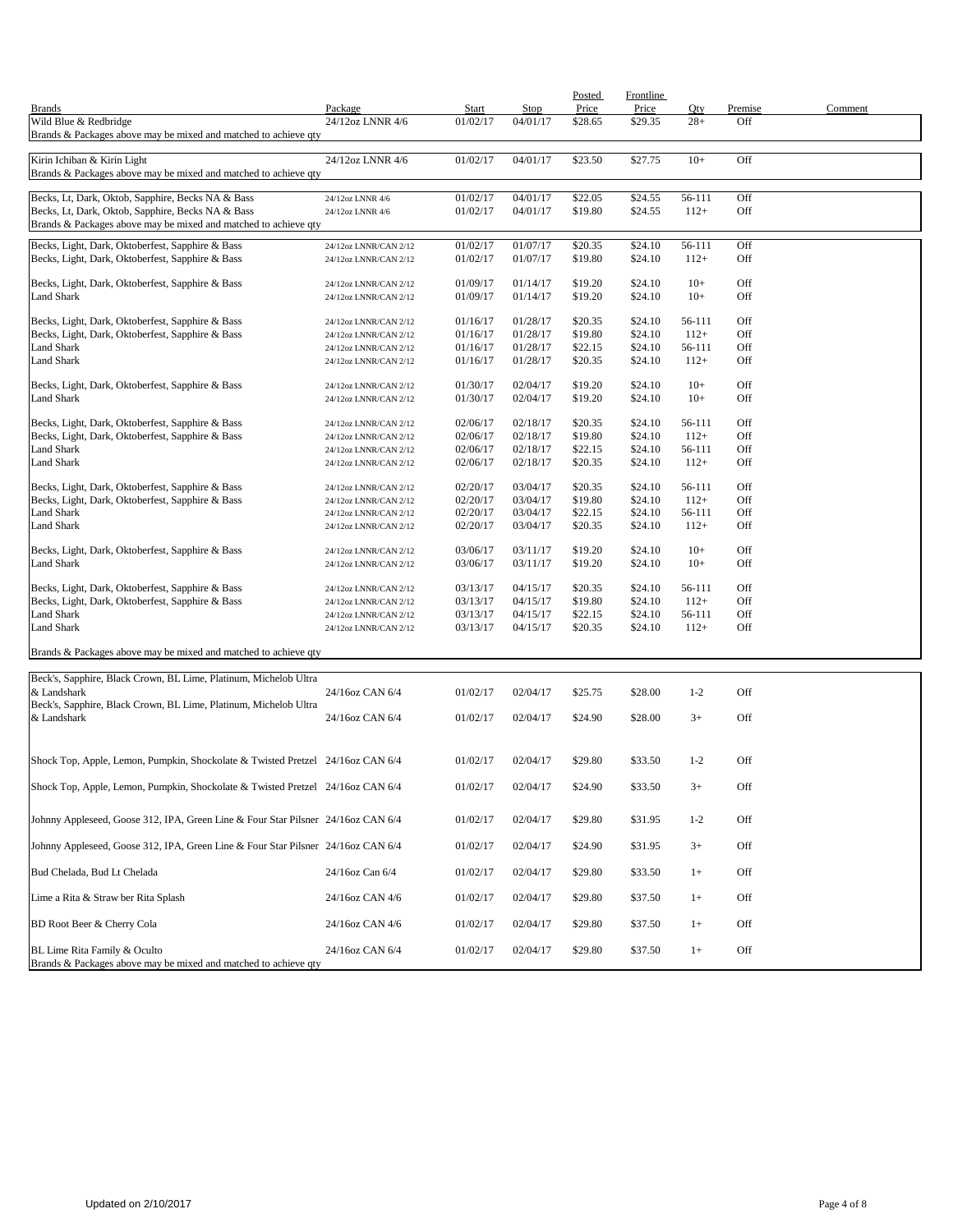| <b>Brands</b>                                                                                                                                                                         | Package              | Start    | <b>Stop</b> | Posted<br>Price | Frontline<br>Price | Qty       | Premise | Comment |
|---------------------------------------------------------------------------------------------------------------------------------------------------------------------------------------|----------------------|----------|-------------|-----------------|--------------------|-----------|---------|---------|
| Beck's, Sapphire, Black Crown, BL Lime, Platinum, Michelob Ultra<br>& Landshark                                                                                                       | 24/16oz CAN 6/4      | 02/06/17 | 04/01/17    | \$25.75         | \$28.00            | $1 - 2$   | Off     |         |
| Beck's, Sapphire, Black Crown, BL Lime, Platinum, Michelob Ultra<br>& Landshark                                                                                                       | 24/16oz CAN 6/4      | 02/06/17 | 04/01/17    | \$24.90         | \$28.00            | $3+$      | Off     |         |
|                                                                                                                                                                                       |                      |          |             |                 |                    |           |         |         |
| Shock Top, Apple, Lemon, Pumpkin, Shockolate & Twisted Pretzel 24/16oz CAN 6/4                                                                                                        |                      | 02/06/17 | 04/01/17    | \$29.80         | \$33.50            | $1 - 2$   | Off     |         |
| Shock Top, Apple, Lemon, Pumpkin, Shockolate & Twisted Pretzel 24/16oz CAN 6/4                                                                                                        |                      | 02/06/17 | 04/01/17    | \$24.90         | \$33.50            | $3+$      | Off     |         |
| Johnny Appleseed, Goose 312, IPA, Green Line & Four Star Pilsner 24/16oz CAN 6/4                                                                                                      |                      | 02/06/17 | 04/01/17    | \$29.80         | \$31.95            | $1 - 2$   | Off     |         |
| Johnny Appleseed, Goose 312, IPA, Green Line & Four Star Pilsner 24/16oz CAN 6/4                                                                                                      |                      | 02/06/17 | 04/01/17    | \$24.90         | \$31.95            | $3+$      | Off     |         |
| Bud Chelada, Bud Lt Chelada                                                                                                                                                           | 24/16oz Can 6/4      | 02/06/17 | 04/01/17    | \$29.80         | \$33.50            | $1+$      | Off     |         |
| Lime a Rita & Straw ber Rita Splash                                                                                                                                                   | 24/16oz CAN 4/6      | 02/06/17 | 04/01/17    | \$29.80         | \$37.50            | $1+$      | Off     |         |
| BL Lime Rita Family & Oculto<br>Brands & Packages above may be mixed and matched to achieve qty                                                                                       | 24/16oz CAN 6/4      | 02/06/17 | 04/01/17    | \$29.80         | \$37.50            | $1+$      | Off     |         |
| <b>Boddington's Pub</b>                                                                                                                                                               | 24/16oz CAN 6/4      | 01/02/17 | 04/01/17    | \$39.15         | \$41.75            | $72+$     | Off     |         |
| BP Blueberry, Oktoberfest, Pumpkin, Summer, Winter, Spring, Toasted Lager,<br>Hoptical Illusion & Mosaic Session IPA                                                                  | 24/12oz LNNR 4/6     | 01/02/17 | 01/28/17    | \$27.70         | \$30.90            | $25 - 55$ | Off     |         |
| BP Blueberry, Oktoberfest, Pumpkin, Summer, Winter, Spring, Toasted Lager,<br>Hoptical Illusion & Mosaic Session IPA                                                                  | 24/12oz LNNR 4/6     | 01/02/17 | 01/28/17    | \$26.70         | \$30.90            | $56+$     | Off     |         |
| Goose 312, 312 Pale Ale, Honkers, IPA, Winter, Summer, Harvest Ale, Sixth Day,                                                                                                        |                      |          |             |                 |                    |           |         |         |
| Endless IPA, Rambler IPA, Oktob, Preseason, 10 Hills Pale Ale, Four Star, Green Line<br>& Appleseed<br>Goose 312, 312 Pale Ale, Honkers, IPA, Winter, Summer, Harvest Ale, Sixth Day, | 24/12oz LNNR/Can 4/6 | 01/02/17 | 01/28/17    | \$27.70         | \$30.90            | $25 - 55$ | Off     |         |
| Endless IPA, Rambler IPA, Oktob, Preseason, 10 Hills Pale Ale, Four Star, Green Line<br>& Appleseed                                                                                   | 24/12oz LNNR/Can 4/6 | 01/02/17 | 01/28/17    | \$26.70         | \$30.90            | $56+$     | Off     |         |
| Brands & Packages above may be mixed and matched to achieve qty                                                                                                                       |                      |          |             |                 |                    |           |         |         |
| BP Blueberry, Oktoberfest, Pumpkin, Summer, Winter, Spring, Toasted Lager,<br>Hoptical Illusion & Mosaic Session IPA                                                                  | 24/12oz LNNR 4/6     | 01/30/17 | 02/04/17    | \$19.20         | \$30.90            | $10+$     | Off     |         |
| Goose 312, 312 Pale Ale, Honkers, IPA, Winter, Summer, Harvest Ale, Sixth Day,<br>Endless IPA, Rambler IPA, Oktob, Preseason, 10 Hills Pale Ale, Four Star, Green Line                |                      |          |             |                 |                    |           |         |         |
| & Appleseed<br>Goose 312, 312 Pale Ale, Honkers, IPA, Winter, Summer, Harvest Ale, Sixth Day,                                                                                         | 24/12oz LNNR/Can 4/6 | 01/30/17 | 02/04/17    | \$27.70         | \$30.90            | $25 - 55$ | Off     |         |
| Endless IPA, Rambler IPA, Oktob, Preseason, 10 Hills Pale Ale, Four Star, Green Line<br>& Appleseed                                                                                   | 24/12oz LNNR/Can 4/6 | 01/30/17 | 02/04/17    | \$26.70         | \$30.90            | $56+$     | Off     |         |
| Brands & Packages above may be mixed and matched to achieve qty<br>BP Blueberry, Oktoberfest, Pumpkin, Summer, Winter, Spring, Toasted Lager,                                         |                      |          |             |                 |                    |           |         |         |
| Hoptical Illusion & Mosaic Session IPA<br>BP Blueberry, Oktoberfest, Pumpkin, Summer, Winter, Spring, Toasted Lager,                                                                  | 24/12oz LNNR 4/6     | 02/06/17 | 03/11/17    | \$27.70         | \$30.90            | $25 - 55$ | Off     |         |
| Hoptical Illusion & Mosaic Session IPA                                                                                                                                                | 24/12oz LNNR 4/6     | 02/06/17 | 03/11/17    | \$26.70         | \$30.90            | $56+$     | Off     |         |
| Goose 312, 312 Pale Ale, Honkers, IPA, Winter, Summer, Harvest Ale, Sixth Day,<br>Endless IPA, Rambler IPA, Oktob, Preseason, 10 Hills Pale Ale, Four Star, Green Line                |                      |          |             |                 |                    |           |         |         |
| & Appleseed<br>Goose 312, 312 Pale Ale, Honkers, IPA, Winter, Summer, Harvest Ale, Sixth Day,                                                                                         | 24/12oz LNNR/Can 4/6 | 02/06/17 | 03/11/17    | \$27.70         | \$30.90            | $25 - 55$ | Off     |         |
| Endless IPA, Rambler IPA, Oktob, Preseason, 10 Hills Pale Ale, Four Star, Green Line<br>& Appleseed<br>Brands & Packages above may be mixed and matched to achieve gty                | 24/12oz LNNR/Can 4/6 | 02/06/17 | 03/11/17    | \$26.70         | \$30.90            | $56+$     | Off     |         |
| BP Blueberry, Oktoberfest, Pumpkin, Summer, Winter, Spring, Toasted Lager,                                                                                                            |                      |          |             |                 |                    |           |         |         |
| Hoptical Illusion & Mosaic Session IPA<br>BP Blueberry, Oktoberfest, Pumpkin, Summer, Winter, Spring, Toasted Lager,                                                                  | 24/12oz LNNR 4/6     | 03/13/17 | 03/19/17    | \$27.70         | \$30.90            | $25 - 55$ | Off     |         |
| Hoptical Illusion & Mosaic Session IPA                                                                                                                                                | 24/12oz LNNR 4/6     | 03/13/17 | 03/19/17    | \$26.70         | \$30.90            | $56+$     | Off     |         |
| Goose 312, 312 Pale Ale, Honkers, IPA, Winter, Summer, Harvest Ale, Sixth Day,<br>Endless IPA, Rambler IPA, Oktob, Preseason, 10 Hills Pale Ale, Four Star, Green Line<br>& Appleseed | 24/12oz LNNR/Can 4/6 | 03/13/17 | 03/19/17    | \$19.20         | \$30.90            | $10+$     | Off     |         |
| Brands & Packages above may be mixed and matched to achieve gty                                                                                                                       |                      |          |             |                 |                    |           |         |         |
| BP Blueberry, Oktoberfest, Pumpkin, Summer, Winter, Spring, Toasted Lager,<br>Hoptical Illusion & Mosaic Session IPA                                                                  | 24/12oz LNNR 4/6     | 03/20/17 | 07/01/17    | \$27.70         | \$30.90            | $25 - 55$ | Off     |         |
| BP Blueberry, Oktoberfest, Pumpkin, Summer, Winter, Spring, Toasted Lager,<br>Hoptical Illusion & Mosaic Session IPA                                                                  | 24/12oz LNNR 4/6     | 03/20/17 | 07/01/17    | \$26.70         | \$30.90            | $56+$     | Off     |         |
| Goose 312, 312 Pale Ale, Honkers, IPA, Winter, Summer, Harvest Ale, Sixth Day,                                                                                                        |                      |          |             |                 |                    |           |         |         |
| Endless IPA, Rambler IPA, Oktob, Preseason, 10 Hills Pale Ale, Four Star, Green Line<br>& Appleseed<br>Goose 312, 312 Pale Ale, Honkers, IPA, Winter, Summer, Harvest Ale, Sixth Day, | 24/12oz LNNR/Can 4/6 | 03/20/17 | 07/01/17    | \$27.70         | \$30.90            | $25 - 55$ | Off     |         |
| Endless IPA, Rambler IPA, Oktob, Preseason, 10 Hills Pale Ale, Four Star, Green Line<br>& Appleseed                                                                                   | 24/12oz LNNR/Can 4/6 | 03/20/17 | 07/01/17    | \$26.70         | \$30.90            | $56+$     | Off     |         |
| Brands & Packages above may be mixed and matched to achieve qty                                                                                                                       |                      |          |             |                 |                    |           |         |         |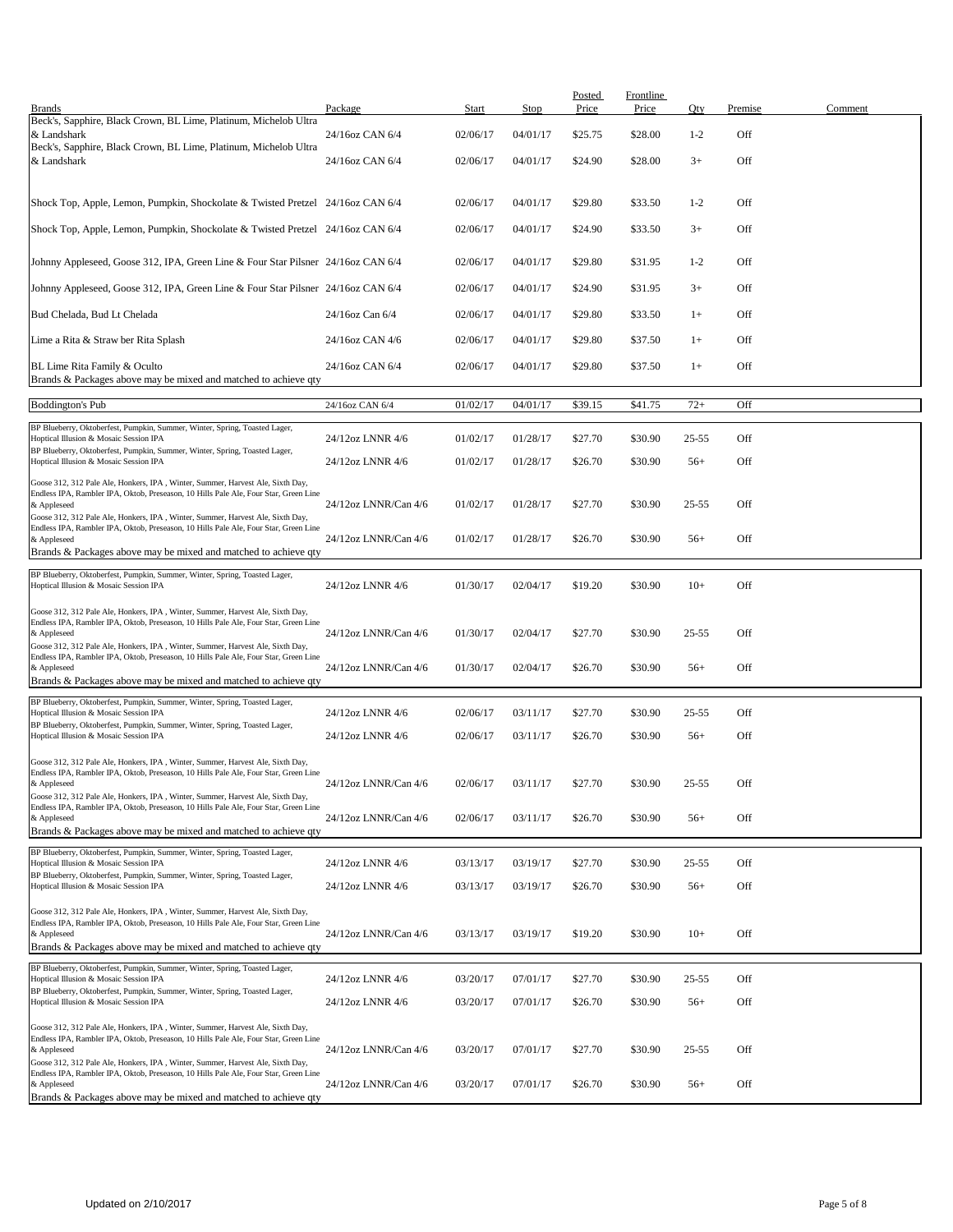| <b>Brands</b>                                                                                                                                     | Package                                                                      | Start                | <b>Stop</b>          | <b>Posted</b><br>Price | <b>Frontline</b><br>Price | Qty               | Premise    | Comment |
|---------------------------------------------------------------------------------------------------------------------------------------------------|------------------------------------------------------------------------------|----------------------|----------------------|------------------------|---------------------------|-------------------|------------|---------|
| Shock Top, Wheat IPA, Lemon, Pumpkin, Variety, Apple, Winter, Honey Bourbon,<br>Choc, Pretzel & Ginger                                            | 24/12oz LNNR/Can 2/12                                                        | 01/02/17             | 01/21/17             | \$24.60                | \$27.75                   | 14-55             | Off        |         |
| Shock Top, Wheat IPA, Lemon, Pumpkin, Variety, Apple, Winter, Honey Bourbon,                                                                      |                                                                              |                      |                      |                        |                           |                   |            |         |
| Choc, Pretzel & Ginger<br>Shock Top, Wheat IPA, Lemon, Pumpkin, Variety, Apple, Winter, Honey Bourbon,                                            | 24/12oz LNNR/Can 2/12                                                        | 01/02/17             | 01/21/17             | \$23.60                | \$27.75                   | 56-111            | Off        |         |
| Choc, Pretzel & Ginger                                                                                                                            | 24/12oz LNNR/Can 2/12                                                        | 01/02/17             | 01/21/17             | \$22.60                | \$27.75                   | $112+$            | Off        |         |
| Goose 312, 312 Pale, Honkers, IPA, Winter, Summer, Fall, Harvest Ale, Endless IPA,<br>Winter, Four Star, Green Line, Preseason & Johnny Appleseed | 24/12oz LNNR/CN 2/12                                                         | 01/02/17             | 01/21/17             | \$26.25                | \$29.65                   | 14-55             | Off        |         |
| Goose 312, 312 Pale, Honkers, IPA, Winter, Summer, Fall, Harvest Ale, Endless IPA,<br>Winter, Four Star, Green Line, Preseason & Johnny Appleseed | 24/12oz LNNR/CN 2/12                                                         | 01/02/17             | 01/21/17             | \$25.25                | \$29.65                   | $56+$             | Off        |         |
| Stella, Stella Cidre, Hoegaarden, Belgian Sampler                                                                                                 | 24/11.2oz LNNR/Can 2/12 &<br>20/14.9oz Can 2/12                              | 01/02/17             | 01/21/17             | \$27.50                | \$33.30                   | 14-199            | Off        |         |
| Stella, Stella Cidre, Hoegaarden, Belgian Sampler                                                                                                 | 24/11.2oz LNNR/Can 2/12 &<br>20/14.9oz Can 2/12                              | 01/02/17             | 01/21/17             | \$26.50                | \$33.30                   | $200+$            | Off        |         |
| Brands & Packages above may be mixed and matched to achieve qty                                                                                   |                                                                              |                      |                      |                        |                           |                   |            |         |
| Shock Top, Wheat IPA, Lemon, Pumpkin, Variety, Apple, Winter, Honey Bourbon,                                                                      | 24/12oz LNNR/Can 2/12                                                        | 01/02/17             | 01/21/17             | \$24.60                | \$27.75                   | 14-55             | Off        |         |
| Choc, Pretzel & Ginger<br>Shock Top, Wheat IPA, Lemon, Pumpkin, Variety, Apple, Winter, Honey Bourbon,                                            | 24/12oz LNNR/Can 2/12                                                        | 01/02/17             | 01/21/17             | \$23.60                | \$27.75                   | 56-111            | Off        |         |
| Choc, Pretzel & Ginger<br>Shock Top, Wheat IPA, Lemon, Pumpkin, Variety, Apple, Winter, Honey Bourbon,                                            |                                                                              |                      |                      |                        |                           |                   |            |         |
| Choc, Pretzel & Ginger                                                                                                                            | 24/12oz LNNR/Can 2/12                                                        | 01/02/17             | 01/21/17             | \$22.60                | \$27.75                   | $112+$            | Off        |         |
| Goose 312, 312 Pale, Honkers, IPA, Winter, Summer, Fall, Harvest Ale, Endless IPA,<br>Winter, Four Star, Green Line, Preseason & Johnny Appleseed | 24/12oz LNNR/CN 2/12                                                         | 01/02/17             | 01/21/17             | \$26.25                | \$29.65                   | 14-55             | Off        |         |
| Goose 312, 312 Pale, Honkers, IPA, Winter, Summer, Fall, Harvest Ale, Endless IPA,<br>Winter, Four Star, Green Line, Preseason & Johnny Appleseed | 24/12oz LNNR/CN 2/12                                                         | 01/02/17             | 01/21/17             | \$25.25                | \$29.65                   | $56+$             | Off        |         |
| Brands & Packages above may be mixed and matched to achieve qty                                                                                   |                                                                              |                      |                      |                        |                           |                   |            |         |
| Goose Seasonal Sampler                                                                                                                            | 24/12oz Can                                                                  | 01/02/17             | 04/01/17             | \$25.45                | \$28.85                   | 14-55             | Off        |         |
| Goose Seasonal Sampler<br>Brands & Packages above may be mixed and matched to achieve qty                                                         | 24/12oz Can                                                                  | 01/02/17             | 04/01/17             | \$24.45                | \$28.85                   | $56+$             | Off        |         |
|                                                                                                                                                   |                                                                              |                      |                      |                        |                           |                   |            |         |
| Goose Seasonal Sampler<br>Goose Seasonal Sampler                                                                                                  | 24/12oz LNNR<br>24/12oz LNNR                                                 | 01/02/17<br>01/02/17 | 04/01/17<br>04/01/17 | \$26.80<br>\$25.50     | \$28.85<br>\$28.85        | $10-55$<br>56-111 | Off<br>Off |         |
| Goose Seasonal Sampler                                                                                                                            | 24/12oz LNNR                                                                 | 01/02/17             | 04/01/17             | \$24.50                | \$28.85                   | $112+$            | Off        |         |
| Brands & Packages above may be mixed and matched to achieve qty                                                                                   |                                                                              |                      |                      |                        |                           |                   |            |         |
| Stella Artois                                                                                                                                     | 20/9.6oz LNR                                                                 | 01/02/17             | 04/01/17             | \$19.90                | \$21.95                   | $3+$              | Off        |         |
| Stella Artois, Cidre, Hoegaarden, Leffe Blonde/Brown                                                                                              | 24/11.2oz LNNR/Can 4/6                                                       | 01/02/17             | 01/21/17             | \$26.75                | \$32.55                   | 72-111            | Off        |         |
| Stella Artois, Cidre, Hoegaarden, Leffe Blonde/Brown                                                                                              | 24/11.2oz LNNR/Can 4/6                                                       | 01/02/17             | 01/21/17             | \$25.75                | \$32.55                   | $112+$            | Off        |         |
| Brands & Packages above may be mixed and matched to achieve qty                                                                                   |                                                                              |                      |                      |                        |                           |                   |            |         |
| Stella Artois, Cidre, Hoegaarden, Leffe Blonde/Brown                                                                                              | 24/11.2oz LNNR/CN 4/6                                                        | 01/23/17             | 02/04/17             | \$26.40                | \$32.55                   | 56-111            | Off        |         |
| Stella Artois, Cidre, Hoegaarden, Leffe Blonde/Brown                                                                                              | 24/11.2oz LNNR/CN 4/6                                                        | 01/23/17             | 02/04/17             | \$25.75                | \$32.55                   | 112-215           | Off        |         |
| Stella Artois, Cidre, Hoegaarden, Leffe Blonde/Brown                                                                                              | 24/11.2oz LNNR/CN 4/6                                                        | 01/23/17             | 02/04/17             | \$24.46                | \$32.55                   | $216+$            | Off        |         |
| Stella, Stella Cidre, Hoegaarden, Belgian Sampler                                                                                                 | 24/11.2oz LNNR/Can 2/12 &<br>20/14.9oz Can 2/12<br>24/11.2oz LNNR/Can 2/12 & | 01/23/17             | 02/04/17             | \$30.30                | \$33.30                   | $1 - 4$           | Off        |         |
| Stella, Stella Cidre, Hoegaarden, Belgian Sampler                                                                                                 | 20/14.9oz Can 2/12                                                           | 01/23/17             | 02/04/17             | \$27.00                | \$33.30                   | $5 - 55$          | Off        |         |
| Stella, Stella Cidre, Hoegaarden, Belgian Sampler                                                                                                 | 24/11.2oz LNNR/Can 2/12 &<br>20/14.9oz Can 2/12<br>24/11.2oz LNNR/Can 2/12 & | 01/23/17             | 02/04/17             | \$26.40                | \$33.30                   | 56-111            | Off        |         |
| Stella, Stella Cidre, Hoegaarden, Belgian Sampler<br>Brands & Packages above may be mixed and matched to achieve qty                              | 20/14.9oz Can 2/12                                                           | 01/23/17             | 02/04/17             | \$25.75                | \$33.30                   | $112+$            | Off        |         |
| Stella Artois, Cidre, Hoegaarden, Leffe Blonde/Brown                                                                                              |                                                                              | 02/06/17             | 02/11/17             | \$29.25                | \$32.55                   | $15 - 55$         | Off        |         |
| Stella Artois, Cidre, Hoegaarden, Leffe Blonde/Brown                                                                                              | 24/11.2oz LNNR/CN 4/6<br>24/11.2oz LNNR/CN 4/6                               | 02/06/17             | 02/11/17             | \$26.40                | \$32.55                   | 56-111            | Off        |         |
| Stella Artois, Cidre, Hoegaarden, Leffe Blonde/Brown                                                                                              | 24/11.2oz LNNR/CN 4/6                                                        | 02/06/17             | 02/11/17             | \$25.75                | \$32.55                   | $112+$            | Off        |         |
| Stella, Stella Cidre, Hoegaarden, Belgian Sampler                                                                                                 | 24/11.2oz LNNR/Can 2/12 &<br>20/14.9oz Can 2/12<br>24/11.2oz LNNR/Can 2/12 & | 02/06/17             | 02/11/17             | \$30.30                | \$33.30                   | $1 - 4$           | Off        |         |
| Stella, Stella Cidre, Hoegaarden, Belgian Sampler                                                                                                 | 20/14.9oz Can 2/12<br>24/11.2oz LNNR/Can 2/12 &                              | 02/06/17             | 02/11/17             | \$27.00                | \$33.30                   | $5 - 55$          | Off        |         |
| Stella, Stella Cidre, Hoegaarden, Belgian Sampler                                                                                                 | 20/14.9oz Can 2/12<br>24/11.2oz LNNR/Can 2/12 &                              | 02/06/17             | 02/11/17             | \$26.40                | \$33.30                   | 56-111            | Off        |         |
| Stella, Stella Cidre, Hoegaarden, Belgian Sampler<br>Brands & Packages above may be mixed and matched to achieve qty                              | 20/14.9oz Can 2/12                                                           | 02/06/17             | 02/11/17             | \$25.75                | \$33.30                   | $112+$            | Off        |         |
|                                                                                                                                                   |                                                                              |                      |                      |                        |                           |                   |            |         |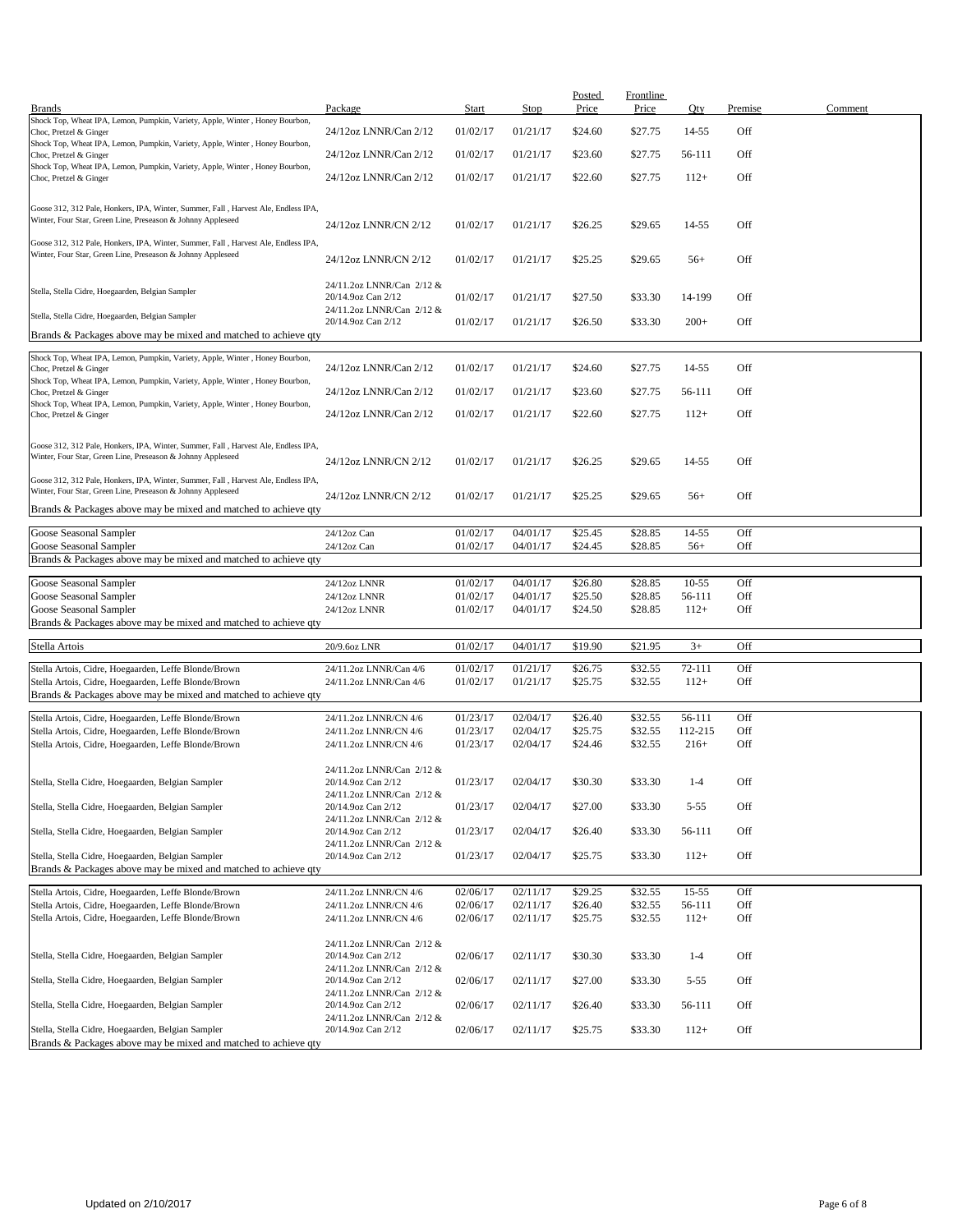|                                                                                         |                           |          |          | <b>Posted</b> | Frontline |          |          |         |
|-----------------------------------------------------------------------------------------|---------------------------|----------|----------|---------------|-----------|----------|----------|---------|
| <b>Brands</b>                                                                           | Package                   | Start    | Stop     | Price         | Price     | Qty      | Premise  | Comment |
| Stella Artois, Cidre, Hoegaarden, Leffe Blonde/Brown                                    | 24/11.2oz LNNR/CN 4/6     | 02/13/17 | 04/01/17 | \$26.40       | \$32.55   | 56-111   | Off      |         |
| Stella Artois, Cidre, Hoegaarden, Leffe Blonde/Brown                                    | 24/11.2oz LNNR/CN 4/6     | 02/13/17 | 04/01/17 | \$25.75       | \$32.55   | 112-215  | Off      |         |
| Stella Artois, Cidre, Hoegaarden, Leffe Blonde/Brown                                    | 24/11.2oz LNNR/CN 4/6     | 02/13/17 | 04/01/17 | \$24.46       | \$32.55   | $216+$   | Off      |         |
|                                                                                         |                           |          |          |               |           |          |          |         |
|                                                                                         | 24/11.2oz LNNR/Can 2/12 & |          |          |               |           |          |          |         |
| Stella, Stella Cidre, Hoegaarden, Belgian Sampler                                       | 20/14.9oz Can 2/12        | 02/13/17 | 04/01/17 | \$30.30       | \$33.30   | $1 - 4$  | Off      |         |
|                                                                                         | 24/11.2oz LNNR/Can 2/12 & |          |          |               |           |          |          |         |
| Stella, Stella Cidre, Hoegaarden, Belgian Sampler                                       | 20/14.9oz Can 2/12        | 02/13/17 | 04/01/17 | \$27.00       | \$33.30   | $5 - 55$ | Off      |         |
|                                                                                         | 24/11.2oz LNNR/Can 2/12 & |          |          |               |           |          |          |         |
| Stella, Stella Cidre, Hoegaarden, Belgian Sampler                                       | 20/14.9oz Can 2/12        | 02/13/17 | 04/01/17 | \$26.40       | \$33.30   | 56-111   | Off      |         |
|                                                                                         | 24/11.2oz LNNR/Can 2/12 & |          |          |               |           |          |          |         |
| Stella, Stella Cidre, Hoegaarden, Belgian Sampler                                       | 20/14.9oz Can 2/12        | 02/13/17 | 04/01/17 | \$25.75       | \$33.30   | $112+$   | Off      |         |
| Brands & Packages above may be mixed and matched to achieve qty                         |                           |          |          |               |           |          |          |         |
|                                                                                         |                           |          |          |               |           |          |          |         |
| Montejo                                                                                 | 24/12oz Can 2/12          | 01/02/17 | 04/01/17 | \$19.95       | \$23.00   | $5+$     | Off & On |         |
|                                                                                         |                           |          |          |               |           |          |          |         |
| Kona Longboard, Fire Rock, Pipeline, Wailua Wheat, Koko Brown, Castaway, Big            |                           |          | 02/11/17 | \$25.56       | \$28.76   | 15-24    | On & Off |         |
| Wave, Lemongrass & Lavaman                                                              | 24/12oz LNNR 4/6          | 01/02/17 |          |               |           |          |          |         |
| Kona Longboard, Fire Rock, Pipeline, Wailua Wheat, Koko Brown, Castaway, Big            | 24/12oz LNNR 4/6          | 01/02/17 | 02/11/17 | \$23.56       | \$28.76   | $25+$    | On & Off |         |
| Wave, Lemongrass & Lavaman                                                              |                           |          |          |               |           |          |          |         |
| Kona Longboard, Fire Rock, Pipeline, Wailua Wheat, Koko Brown, Castaway, Big            |                           |          |          |               |           |          |          |         |
| Wave, Lemongrass & Lavaman                                                              | 24/12oz LNNR 4/6          | 02/27/17 | 04/01/17 | \$25.56       | \$28.76   | $15+$    | On & Off |         |
| Brands & Packages above may be mixed and matched to achieve qty                         |                           |          |          |               |           |          |          |         |
|                                                                                         |                           |          |          |               |           |          |          |         |
|                                                                                         |                           |          |          |               |           |          |          |         |
| Kona Longboard, Castaway, Variety & Big Wave                                            | 2/12/12 LNNR & Can        | 01/09/17 | 01/28/17 | \$23.98       | \$27.18   | $25+$    | On & Off |         |
| Brands & Packages above may be mixed and matched to achieve qty                         |                           |          |          |               |           |          |          |         |
|                                                                                         |                           |          |          |               |           |          |          |         |
| Redhook ESB, IPA, Pilsner, Audible & Seasonal                                           | 24/12oz LNNR 4/6          | 01/30/17 | 02/25/17 | \$23.97       | \$27.17   | $15+$    | Off      |         |
| Brands & Packages above may be mixed and matched to achieve qty                         |                           |          |          |               |           |          |          |         |
|                                                                                         |                           |          |          |               |           |          |          |         |
| Widmer Hefeweizen, Drop Top Amber Ale, Drifter Pale Ale, Rotator IPA, Upheaval,         |                           |          |          |               |           |          |          |         |
| Alchemy & BRRR                                                                          | 24/12oz LNNR 4/6          | 01/30/17 | 02/25/17 | \$28.80       | \$32.00   | $15+$    | Off      |         |
| Brands & Packages above may be mixed and matched to achieve qty                         |                           |          |          |               |           |          |          |         |
| Widmer Omission IPA, Lager & Pale Ale                                                   |                           | 01/30/17 |          |               | \$32.00   | $25+$    | Off      |         |
|                                                                                         | 24/12oz LNNR 4/6          |          | 02/11/17 | \$28.80       |           |          |          |         |
|                                                                                         |                           |          |          |               |           |          |          |         |
| Widmer Omission IPA, Lager & Pale Ale                                                   | 24/12oz LNNR 4/6          | 02/13/17 | 04/29/17 | \$28.80       | \$32.00   | $15+$    | Off      |         |
| Brands & Packages above may be mixed and matched to achieve qty                         |                           |          |          |               |           |          |          |         |
|                                                                                         |                           |          |          |               |           |          |          |         |
| SweetWater 420, IPA & Tacklebox                                                         | 24/12oz LNNR/Can 2/12     | 1/2/17   | 12/30/17 | \$27.00       | \$29.15   | $5+$     | Off      |         |
| Brands & Packages above may be mixed and matched to achieve qty                         |                           |          |          |               |           |          |          |         |
| SweetWater 420, IPA                                                                     | 24/16oz Can 6/4           | 1/2/17   | 12/30/17 | \$28.50       | \$33.45   | $2+$     | Off      |         |
| Brands & Packages above may be mixed and matched to achieve qty                         |                           |          |          |               |           |          |          |         |
|                                                                                         |                           |          |          |               |           |          |          |         |
|                                                                                         |                           |          |          |               |           |          |          |         |
| 3 Daughters Beach Blonde, Rod Bender, Stern Line, Blonde Coffee &                       |                           |          |          |               |           |          |          |         |
| <b>Bimini Twist</b>                                                                     | 24/12oz Can 4/6           | 1/1/17   | 1/28/17  | \$26.95       | \$30.00   | $50+$    | Off      |         |
|                                                                                         |                           |          |          |               |           |          |          |         |
| 3 Daughters Beach Blonde, Rod Bender, Stern Line, Blonde Coffee &                       |                           |          |          |               |           |          |          |         |
| <b>Bimini Twist</b>                                                                     | 24/12oz Can 4/6           | 1/30/17  | 2/25/17  | \$28.00       | \$30.00   | $3+$     | Off      |         |
| Brands & Packages above may be mixed and matched to achieve qty                         |                           |          |          |               |           |          |          |         |
|                                                                                         |                           |          |          |               |           |          |          |         |
| Seagram's Variety                                                                       | 24/12oz Can/LNR 2/12      | 01/02/17 | 01/31/17 | \$18.00       | \$18.90   | $10+$    | Off      |         |
| Brands & Packages above may be mixed and matched to achieve qty                         |                           |          |          |               |           |          |          |         |
|                                                                                         |                           |          |          |               |           |          |          |         |
| Seagram's Hard Soda (Lemon Lime & Orange)                                               | 24/12oz LNNR 4/6          | 02/01/17 | 02/28/17 | \$15.25       | \$23.98   | $5+$     | Off      |         |
| Brands & Packages above may be mixed and matched to achieve qty                         |                           |          |          |               |           |          |          |         |
| Seagrams Family (Wild Bernes, Strawberry Daiquiri, Peach Fuzzy Navel, Classic Lim       |                           |          |          |               |           |          |          |         |
| Margarita, Calypso Colada, Black Cherry Fizz, Bahama Mama, Jamaican Me Happy, Lime      |                           |          |          |               |           |          |          |         |
| Melonade, Pink Punch, Sangria, Mango, Mimosa, Raspberry Lemonade, Watermelon Splash,    |                           |          |          |               |           |          |          |         |
| Blackberry Breezer, Kiwi Strawberry, Aloha Tini, Apple Pomegranate, Orange Swirl & Pink |                           |          |          |               |           |          |          |         |
| Pineapple)                                                                              | 24/12oz LNNR 6/4          | 01/02/17 | 12/31/17 | \$19.16       | \$23.94   | $10+$    | Off      |         |
| Brands & Packages above may be mixed and matched to achieve qty                         |                           |          |          |               |           |          |          |         |
|                                                                                         |                           |          |          |               |           |          |          |         |
| Magic Hat Family (#9, Dream Machine, Vinyl, Rye, Electric Peel, Circus                  |                           |          |          |               |           |          |          |         |
| Boy, Limited Rls, Seasonals)                                                            | 24/12oz LNNR 4/6          | 2/6/17   | 2/28/17  | \$30.30       | \$27.27   | $5+$     | Off      |         |
|                                                                                         |                           |          |          |               |           |          |          |         |
| Magic Hat Family (#9, Dream Machine, Vinyl, Rye, Electric Peel, Circus                  |                           |          |          |               |           |          |          |         |
| Boy, Limited Rls, Seasonals)                                                            | 24/12oz LNNR 4/6          | 5/1/17   | 6/30/17  | \$30.30       | \$27.27   | $5+$     | Off      |         |
|                                                                                         |                           |          |          |               |           |          |          |         |
| Magic Hat Family (#9, Dream Machine, Vinyl, Rye, Electric Peel, Circus                  |                           |          |          |               |           |          |          |         |
| Boy, Limited Rls, Seasonals)                                                            | 24/12oz LNNR 4/6          | 9/1/17   | 10/31/17 | \$30.30       | \$27.27   | $5+$     | Off      |         |
| Brands & Packages above may be mixed and matched to achieve qty                         |                           |          |          |               |           |          |          |         |
|                                                                                         |                           |          |          |               |           |          |          |         |
| Magic Hat Family (#9, Variety Packs & Seasonals)                                        | 24/12oz LNNR 2/12         | 3/1/17   | 4/30/17  | \$27.10       | \$24.15   | $5+$     | Off      |         |
|                                                                                         |                           |          |          |               |           |          |          |         |
| Magic Hat Family (#9, Variety Packs & Seasonals)                                        | 24/12oz LNNR 4/6          | 7/1/17   | 8/31/17  | \$27.10       | \$24.15   | $5+$     | Off      |         |
|                                                                                         |                           |          |          |               |           |          |          |         |
| Magic Hat Family (#9, Variety Packs & Seasonals)                                        | 24/12oz LNNR 4/6          | 12/1/17  | 12/31/17 | \$27.10       | \$24.15   | $5+$     | Off      |         |
| Brands & Packages above may be mixed and matched to achieve qty                         |                           |          |          |               |           |          |          |         |
|                                                                                         |                           |          |          |               |           |          |          |         |